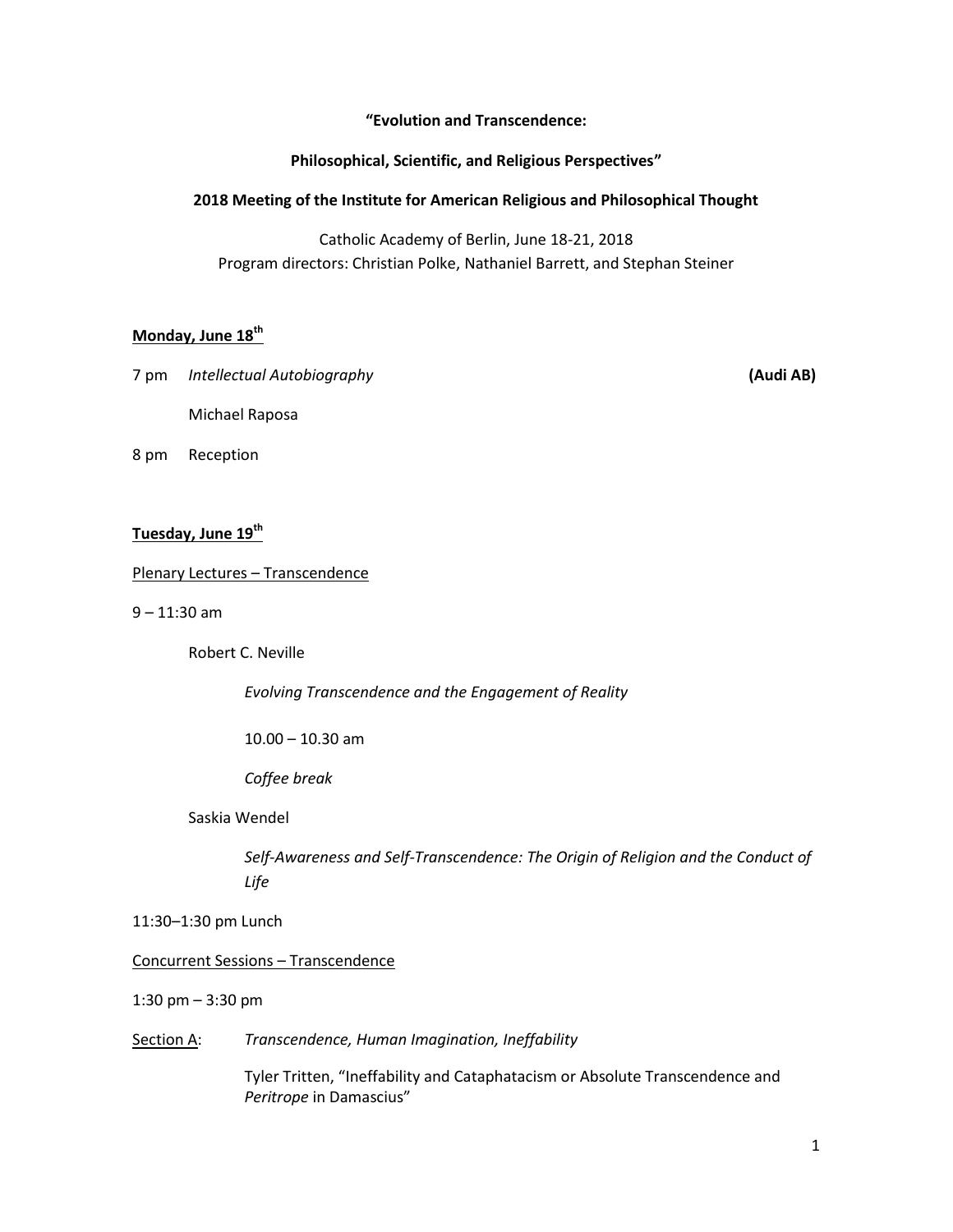Lisa Landoe Hedrick, "Whitehead and the Metaphysics of Yearning"

Andrew Irvine, "Arguing God's Existence as Exercise in Transcendence"

#### Section B: *Robert Bellah and the Evolution of Religion*

Danna Hargett, "Religion's Evolutionary Protection: Defining the upper bounds of biocultural evolution and the blunted impact of the Second Axial Age"

Yair Lior, "Complexity and Self-Organization in Religious Systems"

Daniel Ott, "Transcendence and Death Denial: Historicizing What Is Naturalized in Terror Management Theory"

Section C: *Hegel, Idealism, and Transcendence*

Till Nessmann, ͞Hegel and the structural relation of material and ideal as the basis of transcendence"

Annette Langer-Pitschmann, "Constructing the Concept of Transcendence: Evolution and Transcendence in G. Kaufman's Pragmatist Theology"

James McLachlan, "Hegelian Evolutions in America: August Willich, The St. Louis Hegelians, and George Holmes Howison"

- 3:30-4 pm *Coffee break*
- 4 6 pm Concurrent sessions
- Section A: *Social Evolution of the Person, Community, and Ethics*

Oren Bader, "First there was a group: The priority of the group level in human evolution"

Robert Smid, "The Transcendence of Community: Emergence Theory, Language, and the Locus of Thought"

Don Viney, "Ethics, Evolution, and Dual Transcendence"

Section B: *Michael Tomasello and Naturalizing Morality*

Gary Slater, "Ethics without Bodies: The implications of mind uploading for human moral evolution"

Scot D. Yoder, "Updating James: 'The Moral Philosopher and the Moral Life' 125 Years Later"

Veenus J. Karamullil, "Transcendence at the Horizon of the Sciences of Man: A Test Case from the Natural History of Morality"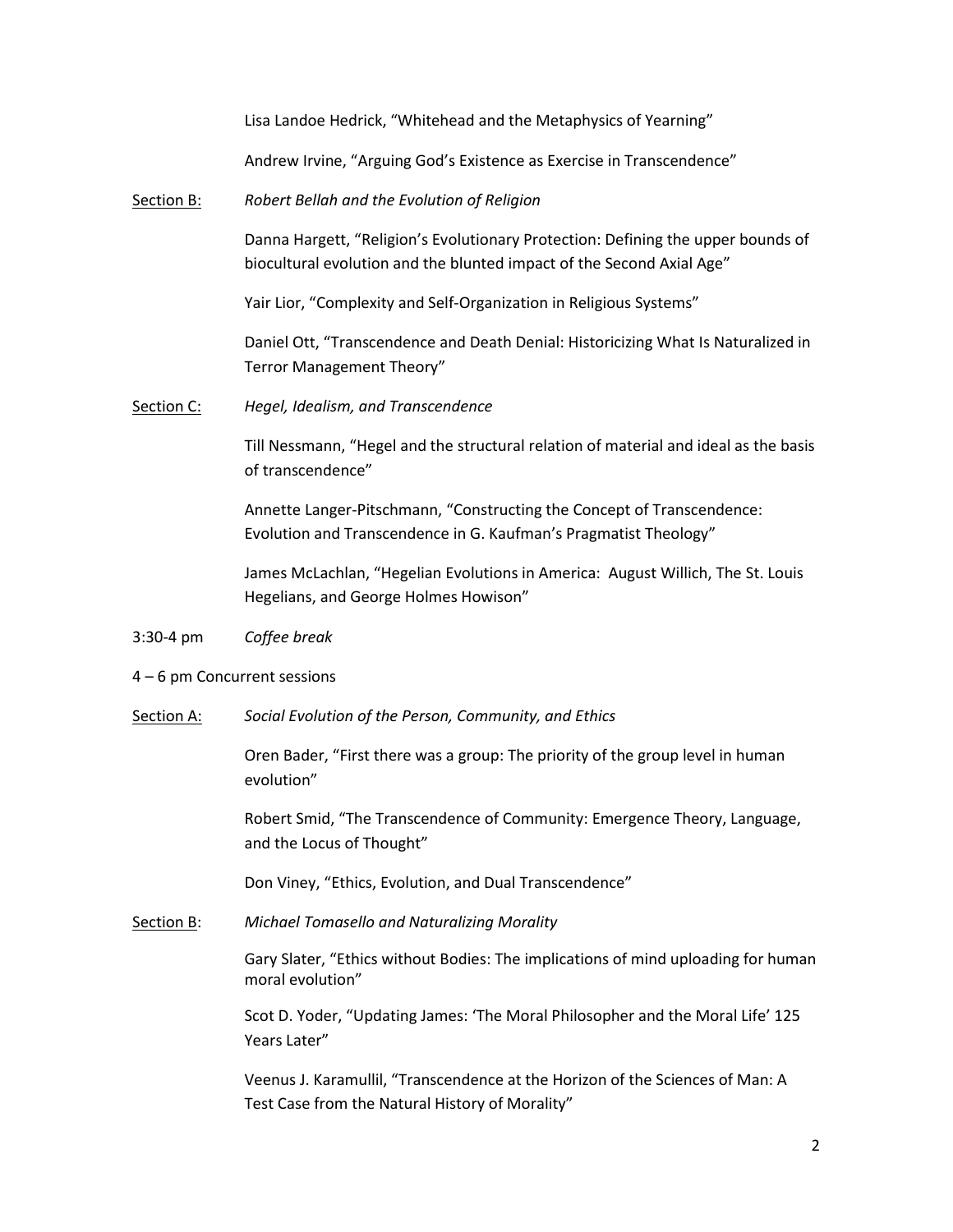| Section C:        | The Vocation and Home of Philosophy: The Transcendence of the Philosopher's<br>Work and Place in an Uncertain Future |           |  |
|-------------------|----------------------------------------------------------------------------------------------------------------------|-----------|--|
|                   | Randy Auxier, "Philosophy as the New Science: What the Public University Might<br>Have Been"                         |           |  |
|                   | Laura Mueller, "Education, Philosophy, and Morality: Virtue Philosophy in Kant"                                      |           |  |
|                   | Eli Kramer, "Farewell to the University: Transcending Professional Philosophy"                                       |           |  |
| $6.00 \text{ pm}$ | <b>Dinner</b>                                                                                                        |           |  |
| 7.30 pm           | <b>Evening Lecture</b>                                                                                               |           |  |
|                   | Hans Joas                                                                                                            | (Audi AB) |  |
|                   | Transcendence as Reflexive Sacredness: The Axial Age as Turning-Point in the                                         |           |  |
|                   | <b>History of Religion</b>                                                                                           |           |  |

#### **Wednesday 20 June 2018**

#### Plenary Lectures – Evolution

9 – 11:30 am

Volkhard Krech

*Theory and Empirical Analysis of Religious Evolution. Preliminary Considerations on a Research Program* 

10:00-10:30 am

*Coffee break* 

Georg Toepfer

*Universal Connectedness and Human Uniqueness: Two Modes of Transcendence in Evolution* 

11.30-1.30 pm *Lunch* and Annual IARPT Board of Directors Meeting

Concurrent Sessions – Evolution

1:30 pm – 3:30 pm

Section A: *Nietzsche and the Tradition of Philosophical Anthropology*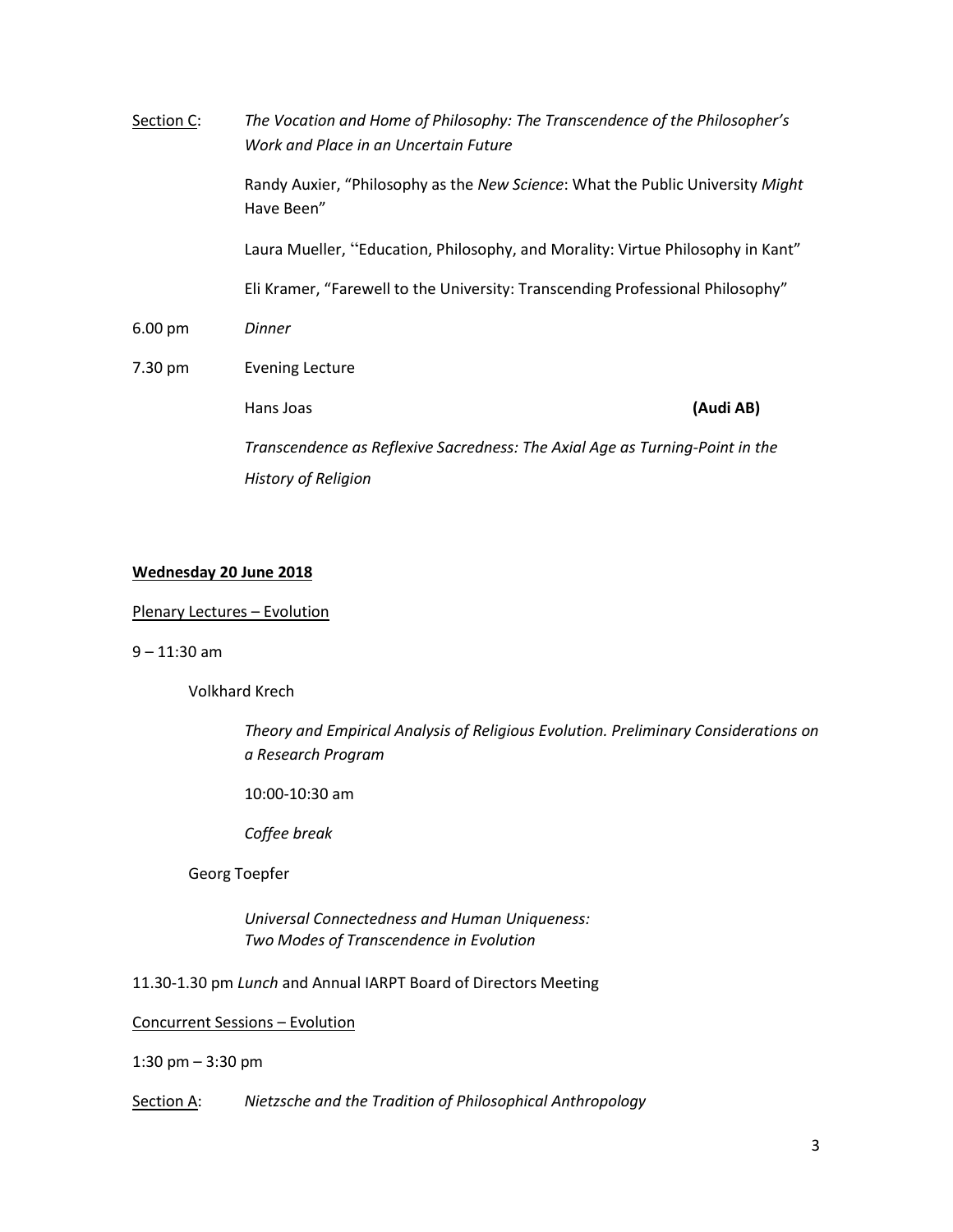|            | Christian P. Stritzelberger, "Cracks in reality: How evolutionary anthropology can<br>explain the necessary interrelation of immanence and transcendence" |           |  |
|------------|-----------------------------------------------------------------------------------------------------------------------------------------------------------|-----------|--|
|            | Gabriele Aleandri, "Transcendence, secularization, and state of nature: An<br>anthropogenic perspective"                                                  |           |  |
|            | Nikolaos Loukidelis, The Concept of Immanent Transcendence                                                                                                |           |  |
| Section B: | Process Philosophy, Evolution, and Transcendence                                                                                                          |           |  |
|            | Leslie A. Muray, "The Way We Tell Our Stories"                                                                                                            |           |  |
|            | Roland Cazalis, "Feeling, Believing, Transforming: A Human Landscape of<br>Transcendence"                                                                 |           |  |
|            | Marjorie Suchocki, "Evolution and Three Modes of Transcendence"                                                                                           |           |  |
| Section C: | F. LeRon Shults and the Evolution of Transcendence & Religion                                                                                             |           |  |
|            | F. LeRon Shults, "The Birth of Transcendence: A Computational Model"                                                                                      |           |  |
|            | Brandon Daniel-Hughes, "Transcending Inherited Signs of Transcendence:<br>Religious Narratives after the Birth of God"                                    |           |  |
|            | Jeffrey B. Speaks, "Safe and Responsible God-Talk: Beyond F. LeRon Shults'<br>Abstinence-Only Version of 'The Talk'"                                      |           |  |
| 3:30-7:30  | Free time for sightseeing (boat trip/museum/etc.) and dinner                                                                                              |           |  |
| 7:30 pm    | <b>Evening Lecture</b>                                                                                                                                    |           |  |
|            | Henrike Moll (University of Southern California)                                                                                                          | (Audi AB) |  |
|            | Human-Unique Forms of Social Learning: The Case of Teaching                                                                                               |           |  |

# **Thursday, 21. June 2018**

# Plenary Lectures – Challenging Religious Naturalism

## 9 – 11:30 am

Nancy Frankenberry

*A Common Faith Today? American Religious Naturalism Since Dewey* 

10.00-10:30 am

 *Coffee break*